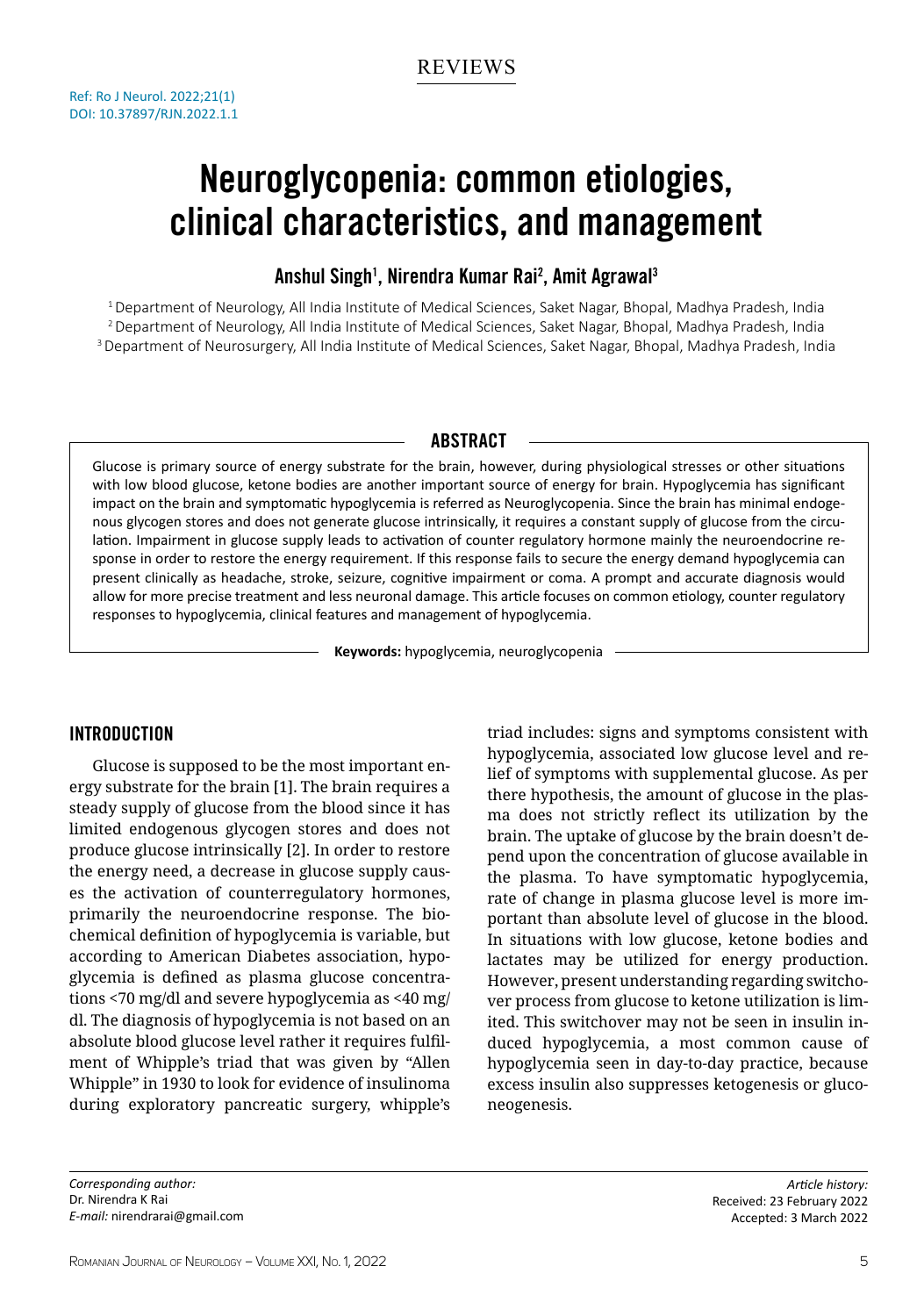Hypoglycemia has profound effects on the brain and symptomatic hypoglycemia is referred as Neuroglycopenia. Symptoms of hypoglycemia can be divided into Autonomic which includes tremors, sweating, palpitation and other being Neuroglycopenic that includes headache, stroke, seizure, cognitive impairment and coma. In 1954, Kauvar and Goldner have discussed on lack of relationship between the blood sugar and neuroglycopenia [3]. This hypothesis holds some relevance as multiple studies in the past have shown neuroglycopenia with cortisol deficiency or hyperglycemia which can be explained due to impaired glucose transport across the membrane or deranged intracellular metabolism [4]. Diabetes mellitus is major cause of hypoglycemia which is more common with type 1 than type 2 diabetes mellitus. Following are the common etiologies for hypoglycemia:

- 1. Drugs are the most common cause for hypoglycemia which is more common with type 1 Diabetes mellitus than Type 2 Diabetic patients who takes either insulin secretagogues (Glyburide, glipizide, glimepiride, Repaglinide) or insulin. Other drugs leading to hypoglycemia include – Alcohol, Quinolones, quinine, beta blockers, ACE inhibitor and IGF-1
- 2. Critical illness Sepsis, Chronic kidney disease, severe liver failure and cardiac failure
- 3. Hormonal deficiencies cortisol, glucagon and growth hormone deficiency also leads to hypoglycemia.
- 4. Non islet cell tumor
- 5. Endogenous hyperinsulinism Beta cell disorders, insulinoma, Autoimmune hypoglycemia and others
- 6. Accidental, surreptitious or malicious hypoglycemia

## Pathophysiology

The physiological response to hypoglycemia is reduction in insulin secretion from beta cells of pancreas followed by increase in glucagon level and activation of counter regulatory neuroendocrine response that includes release of epinephrine, growth hormone and cortisol. The process of utilization of glucose by any tissue including brain depends on a barrier between tissue and its blood supply. This barrier, commonly known as blood-brine barrier (BBB) prevents passive diffusion or movement of glucose and other nutrients into brain. There are two different families of glucose transporters in the brain. First, a sodium-independent glucose transporters (GLUT) and second, a sodium-dependent glucose transporter (SGLT). GLUT family proteins transport glucose based upon concentration gradi-

ent (facilitated transport) and may transport glucose bidirectionally, whereas SGLT family transport glucose based on concentration gradient with co-transport of sodium ions (secondary active transport). Brain has several glucose transporters from these families, out of which, GLUT1 is most abundant followed by GLUT3 [5]. These GLUT transporters, present at the luminal and abluminal membranes of the brain endothelial cells, facilitates the transcellular transport of glucose across the tight junctions between the endothelial cells.

## **Regulation of glucose transportation in brain**

Local need of glucose for a part of brain is probably a deciding factor for local GLUT1 & GLUT3 density, as there is heterogeneous distribution of glucose transporters as well as capillary density in the brain [6]. It's essential to realize that increased local cerebral glucose utilisation is associated with a local elevation of glucose transporters5. Also, with persistent hypoglycemia there is moderate induction of GLUT receptors mainly GLUT3, whereas chronic hyperglycemia downregulates GLUT1 in the brain to maintain glucose utilization during adverse situations [7]. Deficiency to these transporters results in relative hypoglycaemia in brain (despite normal serum sugar) and may present as infantile refractory seizures, microcephaly, delayed neurological development and complex motor movement disorders. The brain detects glucose concentration through glucose sensing neurons that are located in the brain and in the periphery [8]. Peripheral glucose sensing neurons are located mainly in the carotid body and hepatic- portal- mesenteric vein, brain glucose sensors are widely dispersed but mostly found in hypothalamus and in the hind brain (Area postrema, dorsal motor nucleus of vagus and Nucleus of solitary tract) [9]. In state of hypoglycemia, there is increase in cerebral blood flow to hypothalamus which plays a vital role in glucose sensing and activation of counter regulatory hormone – epinephrine and glucagon. Once the plasma glucose concertation is maintained their responses are corrected, however prolonged hypoglycemia leads energy failure and brain damage. Previous studies have also reported activation of excitatory amino acid such as aspartate and glutamate which are neurotoxic [9]. During an episode of hypoglycemia, accumulation of oxaloacetate occurs that generates aspartate, which causes preferential neuronal necrosis from cortex, neostriatum and hippocampus [10]. "Hypoglycemia unawareness" or "Happy hypoglycemia" is attenuated sympathoadrenal response to hypoglycemia i.e lack of warning adrenergic and cholinergic features that previously allowed patients to recognise impending hypoglycemia and terminate the event by ingesting carbohydrate. Two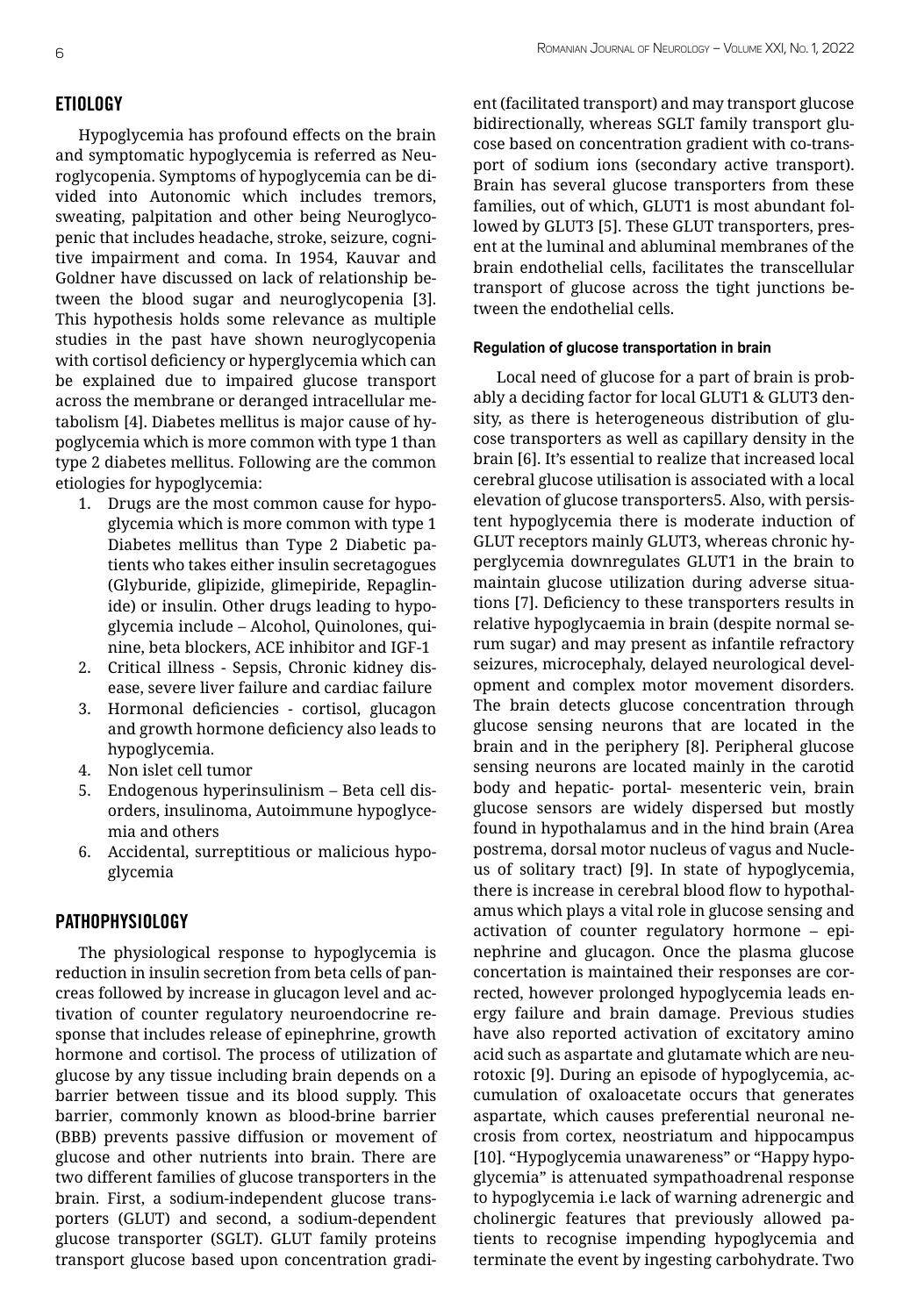possible mechanisms can explain this phenomenon firstly, release of epinephrine that is associated with increase in lactate concentration which acts as a substrate during energy crisis and secondly, during an episode of hypoglycemia there occurs a upregulation of glucose transport into the brain that may increase availability of glucose [11]. Lactate can cross blood brain barrier and act as energy substrate for the brain. Recently "Dead in bed syndrome" - a term used has been described the sudden unexplained death of young people with type 1 diabetes mellitus which could be related to Hypoglycemia Associated Autonomic Failure (HAAF) rather than autonomic neuropathy [12].

## Clinical features

The symptoms of hypoglycemia can be divided into two categories i.e., symptoms of Autonomic dysfunction (Adrenergic and cholinergic) and symptoms of Neuroglycopenia. Norepinephrine, released by sympathetic postganglionic neurons, but also epinephrine, released from the adrenal medulla, mediates adrenal symptoms such as palpitations, tremors and anxiety. Sweating, hunger and paresthesia are all cholinergic symptoms caused by acetylcholine release from sympathetic post ganglionic neurons. Headache, cognitive disturbances, hemiplegia, coma and convulsions are all symptoms of neuroglycopenia. In healthy human individuals undergoing hypoglycemia, Mitrakou et al. investigated the hierarchy of glycemic thresholds for the release of counterregulatory substances, the onset of symptoms, and the development of brain impairment, as illustrated in figure -1 [13]. It is important to note that Few patients may show features of neuroglycopenia without hypoglycemia due to relatively less glucose transport to brain. It may be due to GLUT deficiency or poorly controlled type 1 DM. A Low CSF glucose in presence of normal serum glucose specially in presence of chronic neurological symptoms gives important clinical clue for GLUT1 deficiency disease.

## Headache

Fasting and hunger have been associated with precipitating factor for migraine attacks. However, differentiating a hypoglycemia induced headache from migraine is a clinical challenge, especially in a patient with history migraine. Following are the diagnostic criteria for headache attributed to fasting according to ICHD – 3, the diagnostic criteria for headache are

A. Diffuse headache not fulfilling the criteria for Migraine or any of its types

B. The patient has fasted for ≥8 hours

C. Evidence of causation demonstrated by both of the following:

- 1. headache has developed during fasting
- 2. headache has significantly improved after eating

D. Not better accounted for by another ICHD-3 diagnosis.

#### **Cognitive disturbance and dementia**

Hypoglycemia can affect cognition and learning abilities. Modalities that can be affected are memory, language, attention, learning, simple motor abilities and visuospatial orientation.

#### **Hypoglycemic hemiplegia**

Hypoglycemia masquerading as acute stroke has been frequently encountered, although a rare phenomenon as per recent literature review, 2-4% of hemiparesis is due to hypoglycemia [14]. Hypoglycemia should not be forgotten when treating a patient of acute stroke. Lawrence Tierney stated: 'A stroke is never a stroke until it has received 50 of D50'. However, in the present time, with sugar monitoring facilities in the emergency, hypoglycemia can be detected immediately.

#### **Hypoglycemic coma**

Permanent brain damage is rare, but may be seen with prolonged hypoglycemia. To differentiate hypoglycemic coma from its mimickers, a careful history with brain imaging is necessary. Of note, septic encephalopathy may present with hypoglycemia [15]. Neuron specific enolase (NSE) and S-100, two biochemical indicators for neuronal damage, have been identified as potential predictors of death or poor outcome in individuals with hypoglycemic coma. These markers are not specific for hypoglycemia but can be elevated in any neuronal damage conditions, however previous case reports have shown markedly elevated levels in patients with Hypoglycemic brain injury [16].

#### **Seizures**

Acute symptomatic seizures are seizures that occur within a short period of time after an acute brain insult, which can be infectious, inflammatory, metabolic or toxic in nature. During hypoglycemia, excitatory amino acids aspartate and glutamate increase out of proportion to a slight rise in extracellular GABA, which acts as potential epileptic foci [17]. Generalised tonic clonic seizures have been observed with hypoglycemia.

## **Investigations**

The first step in evaluating neuroglycopenic patients is to take a thorough medical history, which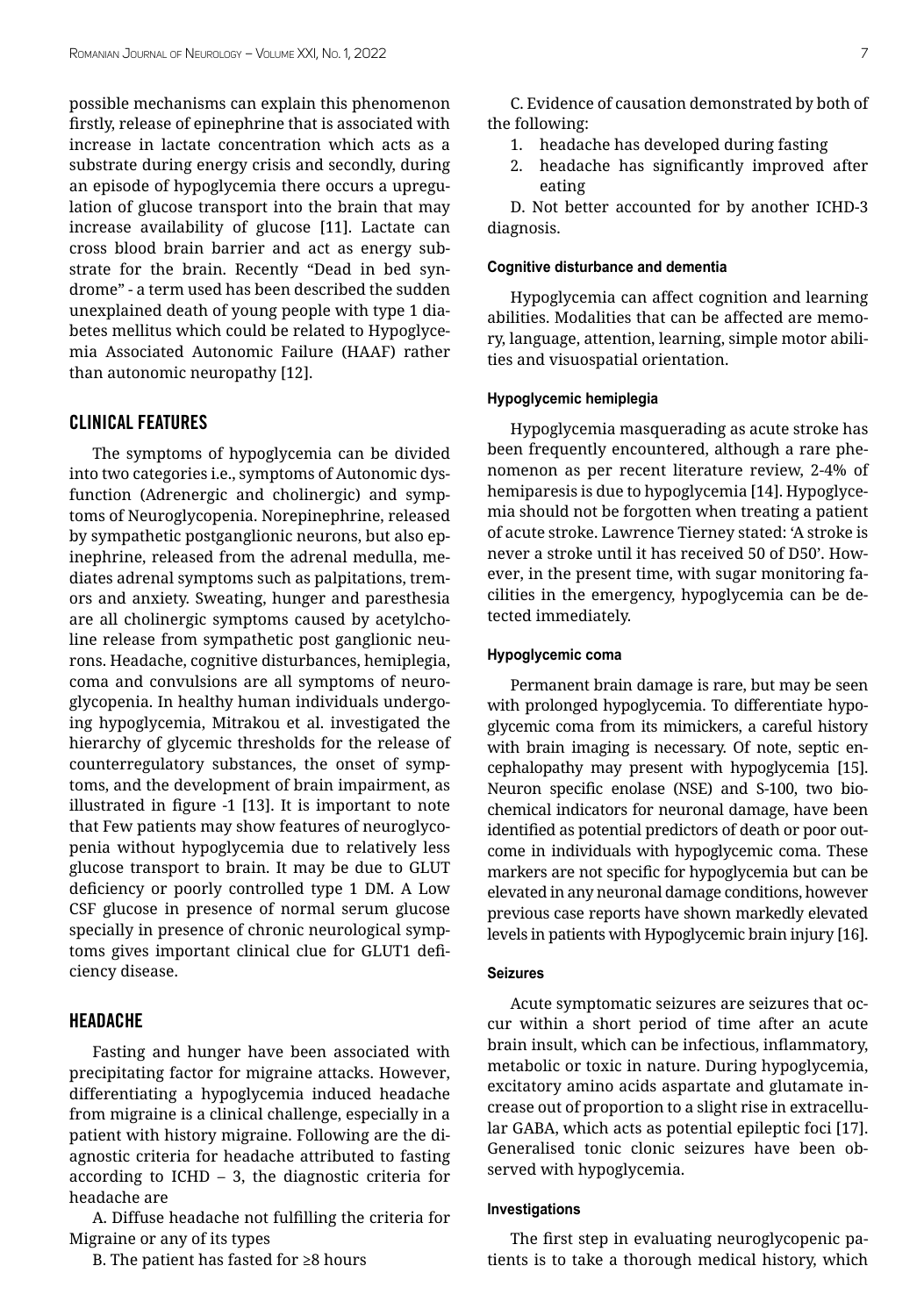includes the nature and timing of symptoms (especially in connection to meals), the presence of underlying illness, and surgical & medication history. In patients with documented hypoglycemia, based on history, examination and available laboratory data one can often deduce the mechanism of hypoglycemia. Hypoglycemic symptoms with plasma glucose of less than 70 mg/dl establish the diagnosis. Routine investigation including – Complete hemogram, plasma glucose level, Insulin, C-peptide, serum electrolytes, Liver and kidney function test, serum cortisol, thyroid level and growth hormone. Neuron specific enolase and S-100 can be done as a biomarker for neuronal damage. CSF sugar measurement may have diagnostic role in selected patients of younger age presenting with intractable seizure or other movement disorders related neurological deficit.

## Imaging

In acute setting patient invariably undergoes Non contrast CT brain which is often non diagnostic. MRI brain is the imaging modality of choice in cases of neuroglycopenia. Hypoglycemic coma has predilection for posterior and deep regions of the brain. The earliest changes are observed on DWI sequences16. However, commonest findings on MRI are symmetric hyperintensities on T2-weighted & FLAIR images and diffusion restrictions in the gyri of parieto-occipital & temporal regions. The regions involved are white matter, mainly the centrum semiovale, internal capsule, corona radiata and splenium of corpus callosum, also involves cortex, neostriatum and hippocampus [18]. The basal ganglia involvement suggests poor outcomes. The extend of these abnormalities depends on duration and severity of hypoglycemia. Changes observed in MRI is usually bilateral though asymmetrical or rarely unilateral can occur. Contrast enhancement is absent but rarely can be seen. These changes are usually reversible once the symptoms have resolved. Thalamus, cerebellum and brainstem are often spared, which are commonly affected in cases of hypoxic brain injury [19].

On the basis of signal abnormalities, three imaging patterns have been described [20] –

1. Predominately gray matter involvement (cortex, neostriatum and hippocampus)

2. Predominantly white matter involvement (internal capsule and splenium of corpus callosum)

3. Mixed pattern involving both white and grey matter.

Figure 2 & 3 shows diffusion restriction with corresponding ADC hypodensity, hyperintensity in T2 weighted image and usually isointense on T1 images

## Electroencephalogram (EEG)

Hypoglycemia associated EEG changes are observed in patients with normal hypoglycemic awareness. Most common EEG finding in hypoglycemia is diffuse slowing (theta and delta rhythm) with abnormal spike changes [21]. EEG changes are noted in all the cortical regions without any interhemispheric asymmetry but few studies have reported variation in distribution of eeg changes based on glucose levels [22]. Maximum slowing in frontal cortex has been observed in cases of mild hypoglycemia with blood sugar levels between 43-54 mg/dl as anterior cerebral cortex is more sensitive to hypoglycemia, similarly in cases of profound hypoglycemia with blood glucose level between 30-50 mg/dl has posterior predominant EEG changes, mainly in parieto-occipital and temporal regions [23]. EEG changes doesn't correlate with age & duration of Diabetes mellitus, HBa1c levels, initial concentration of glucose and rate of change in glucose levels.

## Management

Acute neuroglycopenia is common mimicker of acute stroke or transient ischemic attack. Following are the medical conditions that can be mistaken for hypoglycemia - seizure disorder, sepsis, syncope, drug and alcohol intoxication, psychosis, sympathomimetic drug, Narcolepsy and depression. Acute intervention to minimize neurological damage - if the patient is capable and willing, an oral glucose tablet or glucose-containing fluids, candies, or meals may be administered. If the patient is unable or reluctant to do so due to neuroglycopenia, glucose (25 g) should be given intravenously, followed by a glucose infusion guided by serial plasma glucose measurement. SC or IM glucagon (1mg in adults) can be administered if IV treatment is not available. To prevent Wernicke's encephalopathy in alcoholic patients, IV thiamine at a bolus of 12 mg/kg before starting glucose treatment is recommended. Maintenance therapy to avoid hypoglycemia recurrence - the clinical response to IV glucose in hypoglycemia is quick and dramatic. If the symptoms of neuroglycopenia do not improve within 5-10 minutes, an alternate diagnosis should be considered. Evaluation and treatment of the underlying aetiology - identify hypoglycemic mechanisms, stop offending medicines, cortisol or growth hormone can be replaced if levels are low. If endogenous hyperinsulinemia is found, surgical excision of the insulinoma is recommended, followed by medical treatment with diazoxide or octreotide if surgery is not an option.

# Conclusion

This is a comprehensive review on neuroglycopenia which explains effect of hypoglycemia in the